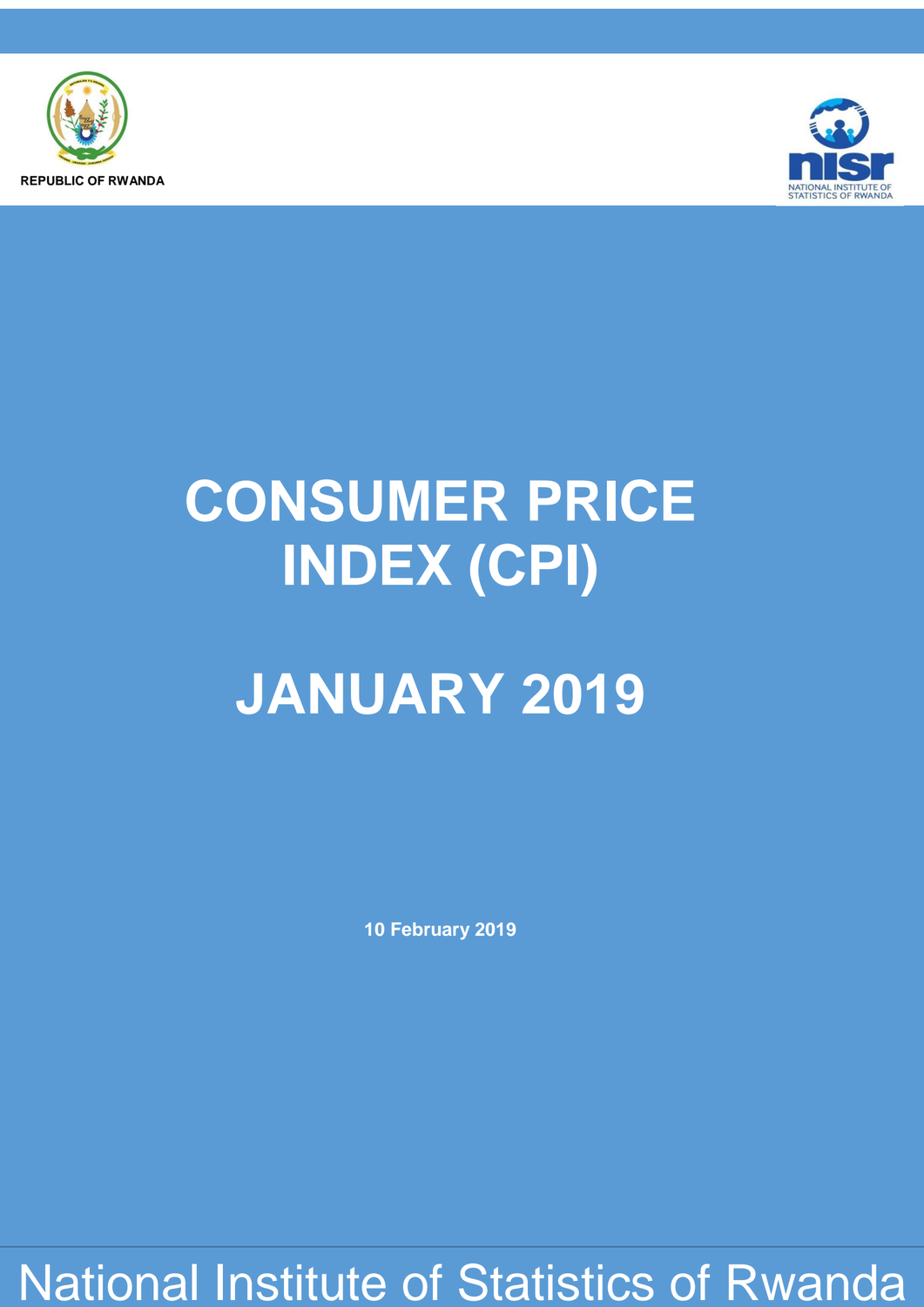# **1. Summary**

This is the monthly publication of the Consumer Price Index (CPI) for the month of January 2019. Urban CPI will be the focus of the publication as it is the headline index for monetary policy purposes.

# **1.1. Urban Index**

Urban CPI increased by 1.0 percent on annual basis and was stable on monthly basis. The annual average rate between January 2019 and January 2018 was 1.3 percent.

# **1.2. Rural Index**

Rural CPI decreased by 0.4 percent on annual basis and was stable on monthly basis.

# **1.3. Overall Rwanda Index**

Rwanda CPI increased by 0.2 percent on annual basis and was stable on monthly basis.

| TABLE 1: Consumer Price Index. Urban and Rural |        |                                                         |        |        |      |        |        |        |        |        |        |        |        |
|------------------------------------------------|--------|---------------------------------------------------------|--------|--------|------|--------|--------|--------|--------|--------|--------|--------|--------|
|                                                | 2018   | percentage change on the same period 12 months earlier: |        |        |      |        |        |        |        |        |        |        | 2019   |
|                                                | Jan.   | Feb.                                                    | Mar.   | Apr.   | May. | Jun.   | Jul.   | Aug.   | Sep.   | Oct.   | Nov.   | Dec.   | Jan.   |
| Urban CPI Annual change                        | 1.3    | 0.7                                                     | 0.9    | 1.7    | 3.0  | 2.9    | 2.0    | 2.1    | 1.2    | $-0.6$ | 0.1    | 1.1    | 1.0    |
| Rural CPI Annual change                        | $-0.9$ | $-2.7$                                                  | $-2.9$ | $-1.3$ | 0.9  | 0.4    | $-0.3$ | $-0.6$ | $-2.7$ | $-5.4$ | $-1.8$ | $-0.6$ | $-0.4$ |
| Rwanda CPI Annual change                       | 0.1    | $-1.3$                                                  | $-1.4$ | $-0.1$ | 1.8  | 1.4    | 0.6    | 0.6    | $-1.1$ | $-3.4$ | $-1.0$ | 0.1    | 0.2    |
| Urban CPI Monthly change                       | 0.2    | 0.6                                                     | 0.7    | 1.3    | 1.1  | $-0.9$ | $-1.0$ | 0.4    | 0.2    | -0.6   | $-0.5$ | $-0.2$ | 0.0    |
| <b>Rural CPI Monthly change</b>                | $-0.2$ | 0.5                                                     | 1.3    | 2.4    | 0.8  | $-1.7$ | $-0.6$ | 0.6    | $-0.3$ | $-1.4$ | $-0.6$ | $-1.3$ | 0.0    |
| Rwanda CPI Monthly change                      | 0.0    | 0.5                                                     | 1.1    | 1.9    | 0.9  | $-1.4$ | $-0.8$ | 0.5    | $-0.1$ | $-1.0$ | $-0.5$ | $-0.8$ | 0.0    |
| Source: NISR                                   |        |                                                         |        |        |      |        |        |        |        |        |        |        |        |

### **2. Urban Consumer Price Index**

Urban Consumer Price Index is calculated based on approximately 1622 products in twelve urban centres of Rwanda. The table below shows the monthly and annual changes in January 2019 for the main categories of the urban index.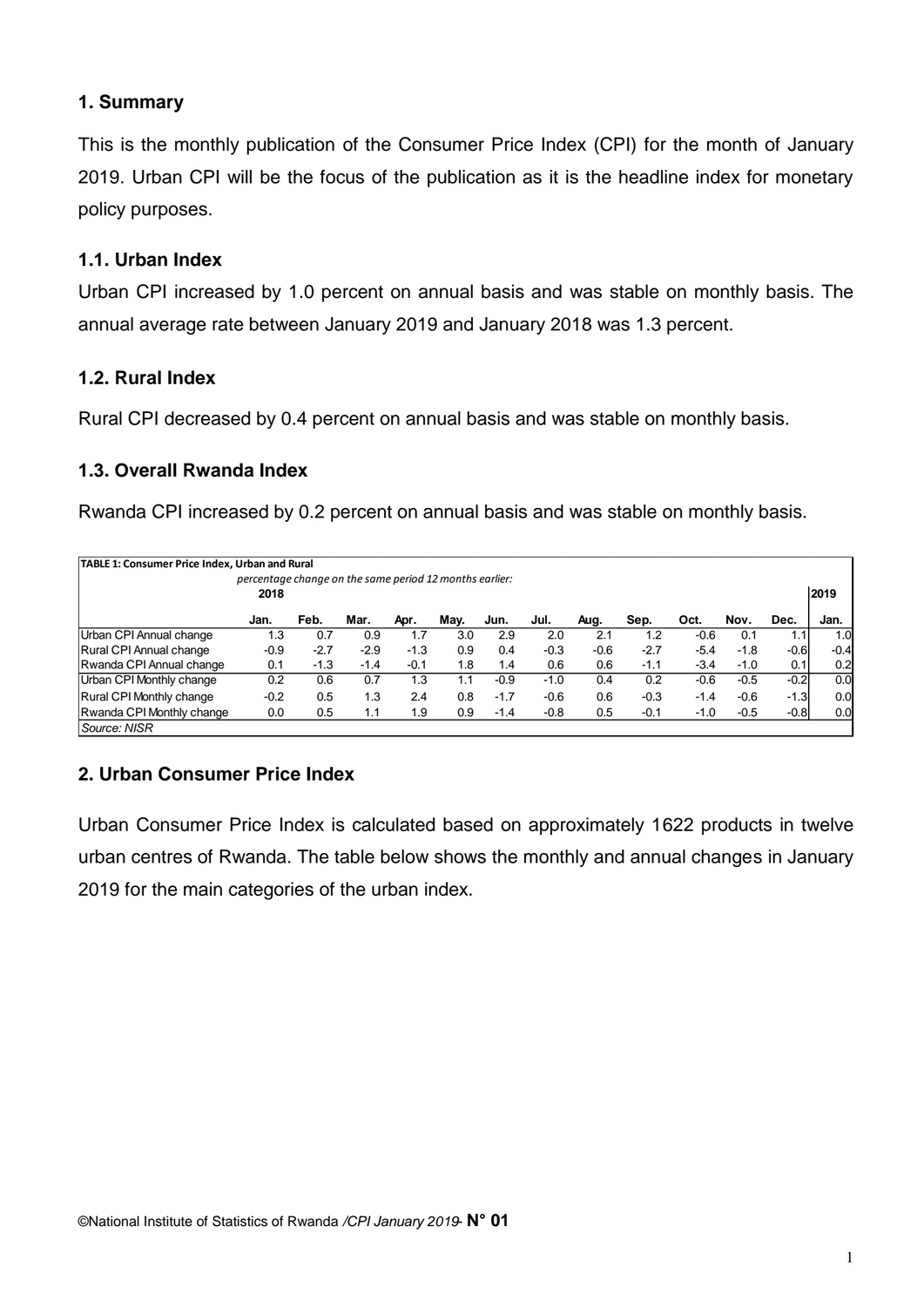|        |                                                                   |         | Percentage change in Jan. 2019 |              |  |  |
|--------|-------------------------------------------------------------------|---------|--------------------------------|--------------|--|--|
| Code   | <b>Categories</b>                                                 | Weights | on Dec. 2018                   | on Jan. 2018 |  |  |
|        | <b>GENERAL INDEX</b>                                              | 100%    | 0.0%                           | 1.0%         |  |  |
| 01     | Food and non-alcoholic beverages                                  | 27%     | $-0.1%$                        | $-4.3%$      |  |  |
| 01.1.1 | Bread and cereals                                                 | 5%      | 0.4%                           | $-1.8%$      |  |  |
| 01.1.2 | Meat                                                              | 2%      | 2.6%                           | 6.7%         |  |  |
| 01.1.4 | Milk cheese and eggs                                              | 1%      | $-1.0%$                        | 0.1%         |  |  |
| 01.1.7 | Vegetables                                                        | 9%      | 0.0%                           | $-7.1%$      |  |  |
| 01.2   | Non-alcoholic beverages                                           | 1%      | 0.7%                           | 4.7%         |  |  |
| 02     | Alcoholic beverages tobacco and narcotics                         | 5%      | 1.1%                           | 7.8%         |  |  |
| 03     | Clothing and footwear                                             | 5%      | 1.1%                           | 2.5%         |  |  |
| 04     | Housing water, electricity, gas and other fuels                   | 21%     | 0.3%                           | 2.6%         |  |  |
| 05     | Furnishings household equipment and routine household maintenance | 4%      | 0.2%                           | 4.0%         |  |  |
| 06     | Health                                                            | 1%      | 0.0%                           | 0.2%         |  |  |
| 07     | Transport                                                         | 12%     | $-1.1%$                        | 8.2%         |  |  |
| 08     | Communication                                                     | 3%      | 0.0%                           | 0.1%         |  |  |
| 09     | Recreation and culture                                            | 3%      | 0.5%                           | $-2.2%$      |  |  |
| 10     | Education                                                         | 3%      | 1.4%                           | 1.5%         |  |  |
| 11     | Restaurants and hotels                                            | 9%      | 0.0%                           | $-0.3%$      |  |  |
| 12     | Miscellaneous goods and services                                  | 6%      | 0.1%                           | 2.2%         |  |  |

Urban CPI increased by 1.0 percent in January 2019 compared to the same month of 2018. This was mainly due to the increase of 2.6 percent in prices of 'Housing water, electricity, gas and other fuels' and 8.2 percent in prices of 'Transport'.

The monthly CPI was stable in January 2019 compared to December 2018.

The underlying inflation rate (excluding fresh food and energy) increased by 0.2 percent compared to December 2018 and increased by 1.5 percent when compared to January 2018 (See Table 4).

The annual average inflation rate between January 2019 and January 2018 is 1.3 percent. The annual average underlying inflation rate is 1.6 percent.

| TABLE 3: Consumer Price Index (Urban only): Core and General, annual percentage change (evolution over 12 months)<br>percentage change on the same period 12 months earlier: |      |      |      |      |      |      |      |      |      |      |      |      |      |
|------------------------------------------------------------------------------------------------------------------------------------------------------------------------------|------|------|------|------|------|------|------|------|------|------|------|------|------|
|                                                                                                                                                                              | 2018 |      |      |      |      |      |      |      |      |      |      |      | 2019 |
|                                                                                                                                                                              | Jan. | Feb. | Mar. | Apr. | May. | Jun. | Jul. | Aug. | Sep. | Oct. | Nov. | Dec. | Jan. |
| General index                                                                                                                                                                | 4.3  | 3.7  | 3.2  | 2.7  | 2.4  | 2.3  | 2.2  | 2.1  | 1.9  | 1.5  | 1.3  | .4   | 1.3  |
| Core / Underlying index                                                                                                                                                      | 3.6  | 3.3  | 3.0  | 2.7  | 2.5  | 2.3  | 2.1  | 2.0  | 1.9  |      | 1.6  | .6   | 1.6  |
| Source: NISR                                                                                                                                                                 |      |      |      |      |      |      |      |      |      |      |      |      |      |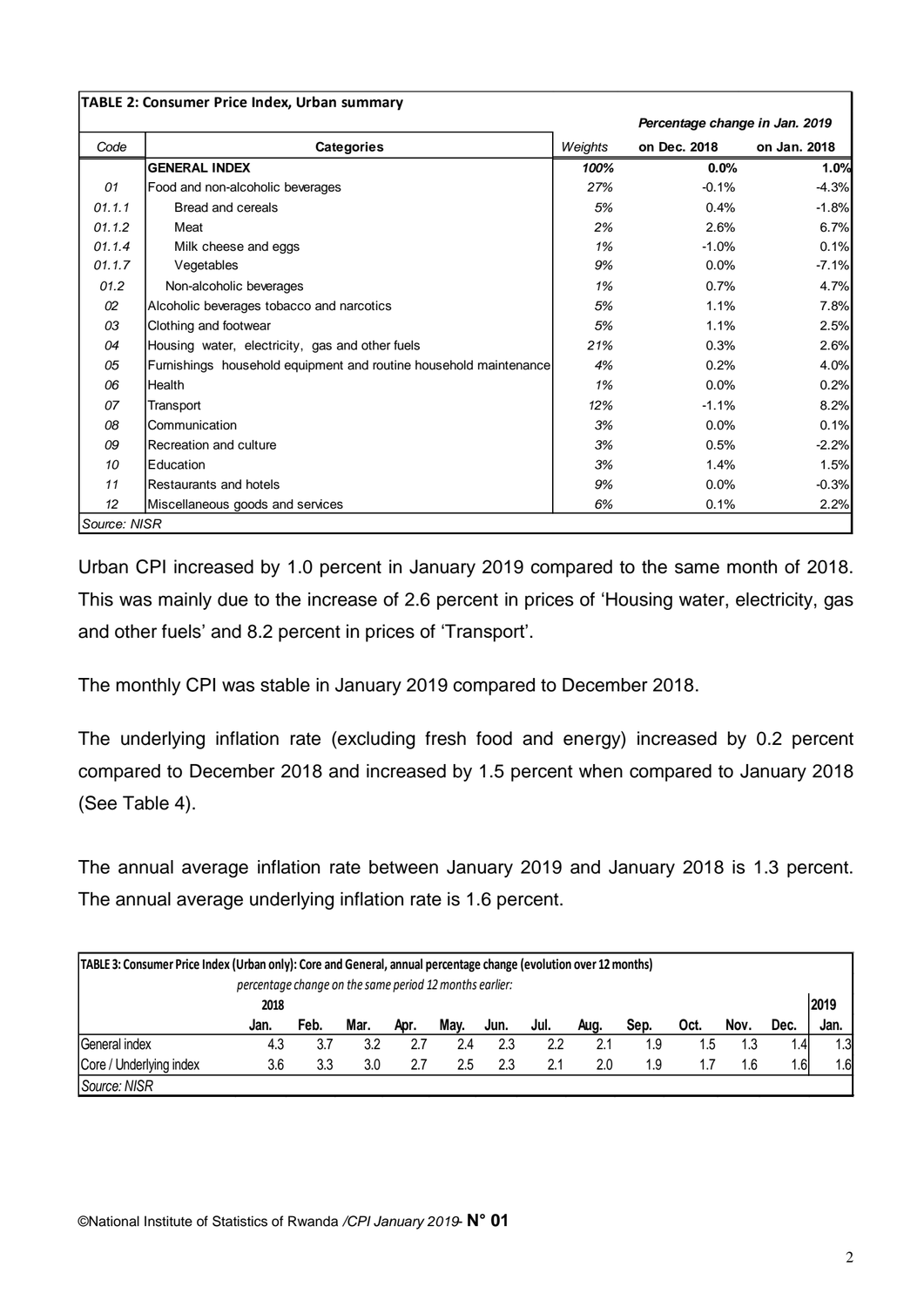

**Figure 1: Annual changes in urban CPI (May 2012 – January 2019)**

#### **3. Other selected urban indices**

In this section, we present five selected urban indices - the local goods index, the imported goods index, the fresh products index, the energy index and the core index.

On annual basis, the local goods index increased by 0.5 percent, the imported goods index increased by 2.7 percent, the fresh products index decreased by 2.7 percent, the energy index increased by 4.7 percent and the core index or the general index excluding fresh products and energy increased by 1.5 percent.

On a monthly basis, the local goods index increased by 0.2 percent; the imported goods index decreased by 0.5 percent, the fresh products was stable, the energy index decreased by 1.9 percent and the core index increased by 0.2 percent.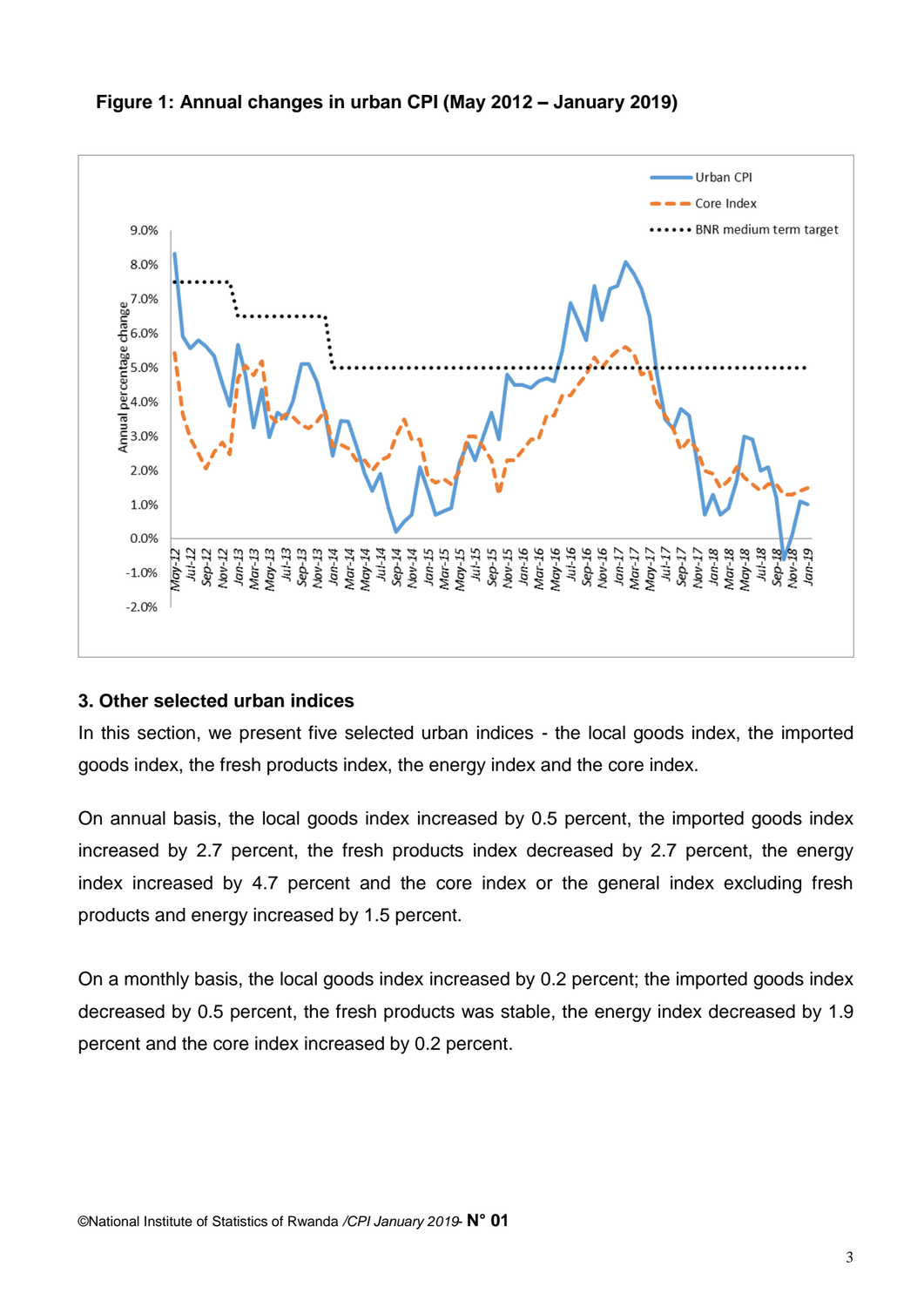| TABLE 4: Consumer Price Index (Urban only), Core & other               |         |                                |              |  |
|------------------------------------------------------------------------|---------|--------------------------------|--------------|--|
|                                                                        |         | Percentage change in Jan. 2019 |              |  |
| <b>Categories</b>                                                      | Weights | on Dec. 2018                   | on Jan. 2018 |  |
| <b>GENERAL INDEX</b>                                                   | 100%    | $0.0\%$                        | 1.0%         |  |
| <b>Local Goods Index</b>                                               | 77%     | 0.2%                           | 0.5%         |  |
| Food and non-alcoholic beverages                                       | 21%     | $-0.1%$                        | $-5.7%$      |  |
| Housing, water, electricity, gas and other fuels                       | 21%     | 0.3%                           | 2.6%         |  |
| Transport                                                              | 6%      | 0.3%                           | 10.5%        |  |
| <b>Imported Goods Index</b>                                            | 23%     | $-0.5%$                        | 2.7%         |  |
| Food and non-alcoholic beverages                                       | 7%      | $-0.3%$                        | 0.2%         |  |
| Furnishing, household equipment                                        | 2%      | 0.2%                           | 2.8%         |  |
| Transport                                                              | 6%      | $-2.5%$                        | 6.0%         |  |
| Fresh Products index <sup>1</sup>                                      | 16%     | $0.0\%$                        | $-2.7%$      |  |
| <b>Energy index</b>                                                    | 7%      | $-1.9%$                        | 4.7%         |  |
| General Index excluding fresh Products and energy <sup>2</sup>         | 77%     | 0.2%                           | 1.5%         |  |
| Source: NISR                                                           |         |                                |              |  |
| (1) Fresh products are food products w hich have seasonal fluctuations |         |                                |              |  |
| (2) Proxy for underlying inflation                                     |         |                                |              |  |

#### **4. Methodological notice**

The Consumer Price Index (CPI) is a measure of the average change over time of goods and services purchased by households. The CPI uses a Modified Laspeyres formula to calculate the index. The reference population for the CPI consists of all households, urban and rural in Rwanda.

The household basket includes 1,622 products sold in many places spread all over the country. A variety of places of observation are selected: shops, markets, hospitals, schools etc. More than 29,482 prices in urban areas and 10,744 in rural areas are collected every month.

The weights used for the index are from the result of the Household Living Conditions Survey (EICV4) conducted in 2013-2014 with a sample of 14,419 households.

Each month, NISR publishes the All Rwanda index, All Urban index and All Rural index. The Urban CPI is considered as the headline index for monetary policy purposes. In addition, select detailed item indices are published for items judged to be important or experiencing extreme price movement.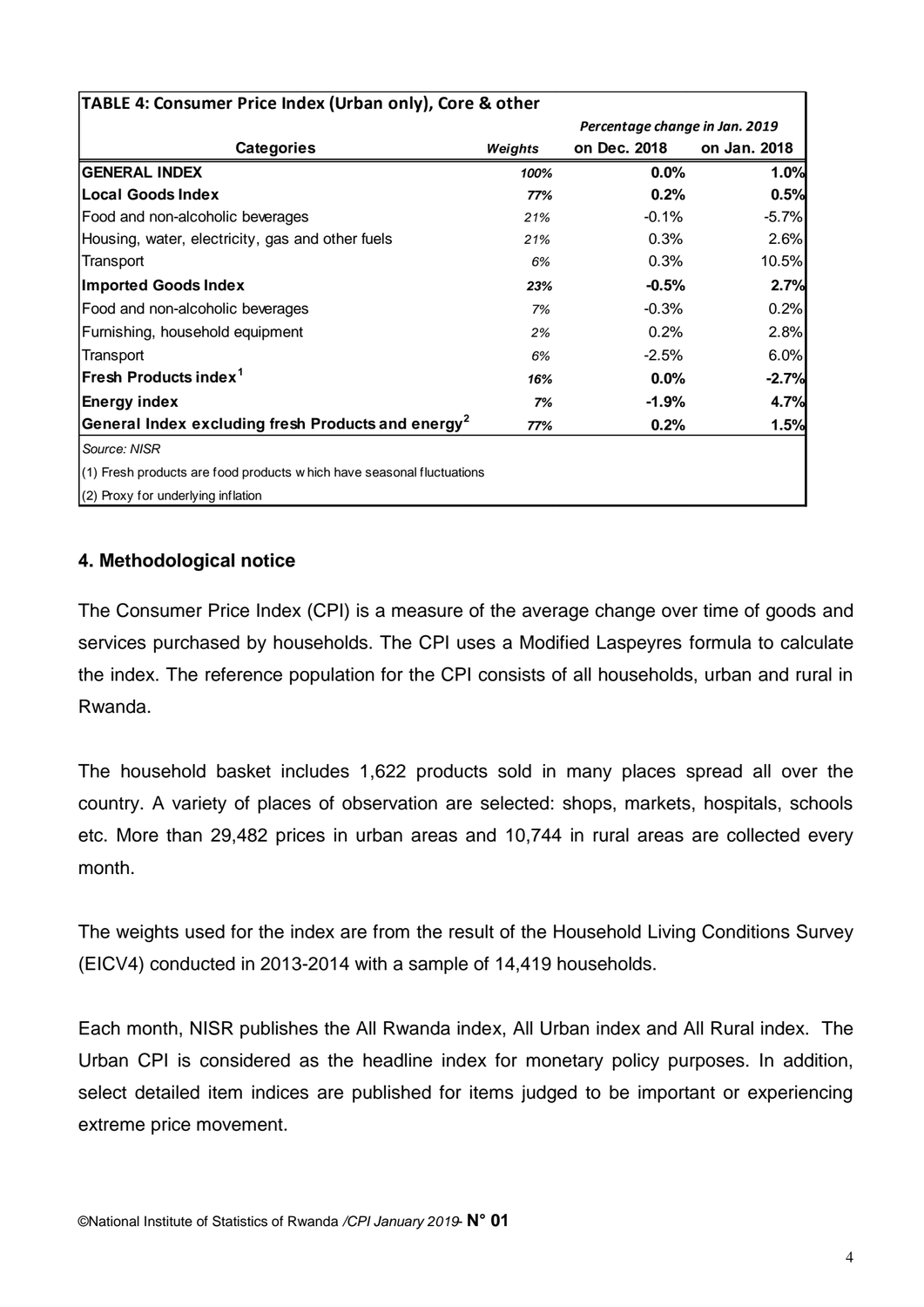#### **Main terms used in Rwandan CPI**

**General index**: The highest level of aggregation of a CPI which covers all the items within the scope of the CPI

**Core (underlying) inflation**: A type of CPI which shows the underlying trend in inflation by excluding those movements which arise from transient factors such as seasonality or other short term price volatility

**Index reference period (Feb 2014=100):** The period with which all other periods are compared (the period for which the value of the CPI is set at 100).

**Monthly inflation**: Compare the current index number compared with the index number of the previous month

**Annual inflation:** Compare the index number for a particular month with the index number for the same month of the previous year

**Annual average inflation:** Compare the average of all the monthly indices in a particular year with the corresponding average for the previous year. Any twelve month average (eg. from July 2016 to June 2017) may be compared with the twelve month average (also from July 2015 to June 2016) in order to calculate June 2017 inflation rate.

#### **4.1. How to Interpret the CPI**

Movements of the indices from one month to another usually are expressed as percentage changes rather than changes in index points. The level of the index (relative to its base period) affects index point changes, but it does not affect percent changes.

The following example illustrates how to calculate percentage changes:

#### *Index point change*

| CPI                           | 178                |
|-------------------------------|--------------------|
| Less CPI for previous period  | 176                |
| Equals index point change     | 2                  |
|                               |                    |
| Percent change                |                    |
| Index point difference        | 2                  |
| Divided by the previous index | 176                |
| Equals                        | 0.011              |
| Results multiplied by 100     | $0.011 \times 100$ |
| Equals percent change         | 1.1                |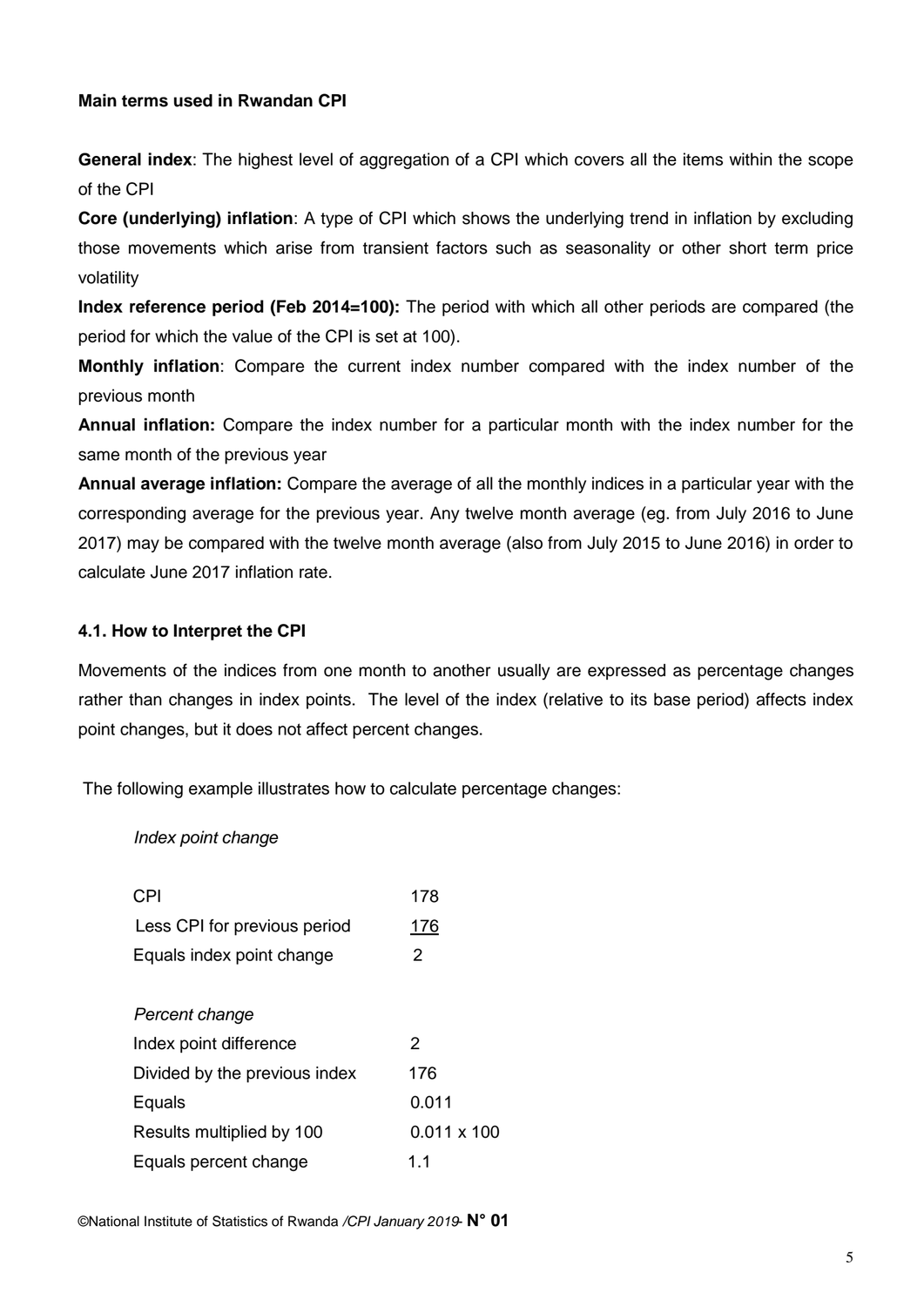# **6. Annexes: Reference Tables**

п

|        |                                                 |         |          | Index (Feb 2014=100) |          | Percentage change in Jan. 2019 | Contributions <sup>1</sup> : |         |                   |
|--------|-------------------------------------------------|---------|----------|----------------------|----------|--------------------------------|------------------------------|---------|-------------------|
| Code   | <b>Categories</b>                               | Weights | $Jan-18$ | Dec-18               | $Jan-19$ | on Dec. 2018                   | on Jan. 2018                 |         | 1 month 12 months |
|        | <b>GENERAL INDEX</b>                            | 100%    | 113.9    | 115.0                | 115.0    | 0.0%                           | 1.0%                         | 0.0%    | 1.0%              |
| 01     | Food and non-alcoholic beverages                | 27%     | 123.1    | 118.0                | 117.9    | $-0.1%$                        | $-4.3%$                      | 0.0     | $-1.3$            |
| 01.1.1 | Bread and cereals                               | 5%      | 121.4    | 118.7                | 119.2    | 0.4%                           | $-1.8%$                      | 0.0     | $-0.1$            |
| 01.1.2 | Meat                                            | 2%      | 112.4    | 116.9                | 119.9    | 2.6%                           | 6.7%                         | 0.1     | 0.1               |
| 01.1.4 | Milk cheese and eggs                            | 1%      | 118.6    | 119.9                | 118.6    | $-1.0%$                        | 0.1%                         | $0.0\,$ | 0.0               |
| 01.1.7 | Vegetables                                      | 9%      | 127.6    | 118.5                | 118.6    | 0.0%                           | $-7.1%$                      | $0.0\,$ | $-0.7$            |
| 01.2   | Non-alcoholic beverages                         | 1%      | 118.2    | 122.9                | 123.8    | 0.7%                           | 4.7%                         | $0.0\,$ | 0.1               |
| 02     | Alcoholic beverages tobacco and narcotics       | 5%      | 123.8    | 131.9                | 133.4    | 1.1%                           | 7.8%                         | 0.1     | 0.4               |
| 03     | Clothing and footwear                           | 5%      | 114.4    | 116.0                | 117.3    | 1.1%                           | 2.5%                         | 0.1     | 0.1               |
| 04     | Housing water, electricity, gas and other fuels | 21%     | 110.2    | 112.8                | 113.1    | 0.3%                           | 2.6%                         | 0.1     | 0.5               |
| 05     | Furnishings household equipment and routine     | 4%      | 109.8    | 113.9                | 114.1    | 0.2%                           | 4.0%                         | 0.0     | 0.1               |
|        | household maintenance                           |         |          |                      |          |                                |                              |         |                   |
| 06     | Health                                          | 1%      | 107.3    | 107.5                | 107.6    | 0.0%                           | 0.2%                         | $0.0\,$ | 0.0               |
| 07     | Transport                                       | 12%     | 111.4    | 121.9                | 120.5    | $-1.1%$                        | 8.2%                         | $-0.2$  | 1.0               |
| 08     | Communication                                   | 3%      | 105.8    | 105.8                | 105.8    | 0.0%                           | 0.1%                         | 0.0     | 0.0               |
| 09     | Recreation and culture                          | 3%      | 117.5    | 114.4                | 114.9    | 0.5%                           | $-2.2%$                      | 0.0     | $-0.1$            |
| 10     | Education                                       | 3%      | 103.4    | 103.4                | 104.9    | 1.4%                           | 1.5%                         | 0.0     | 0.0               |
| 11     | Restaurants and hotels                          | 9%      | 105.3    | 105.1                | 105.1    | 0.0%                           | $-0.3%$                      | 0.0     | 0.0               |
| 12     | Miscellaneous goods and services                | 6%      | 109.6    | 111.9                | 112.0    | 0.1%                           | 2.2%                         | 0.0     | 0.1               |

÷,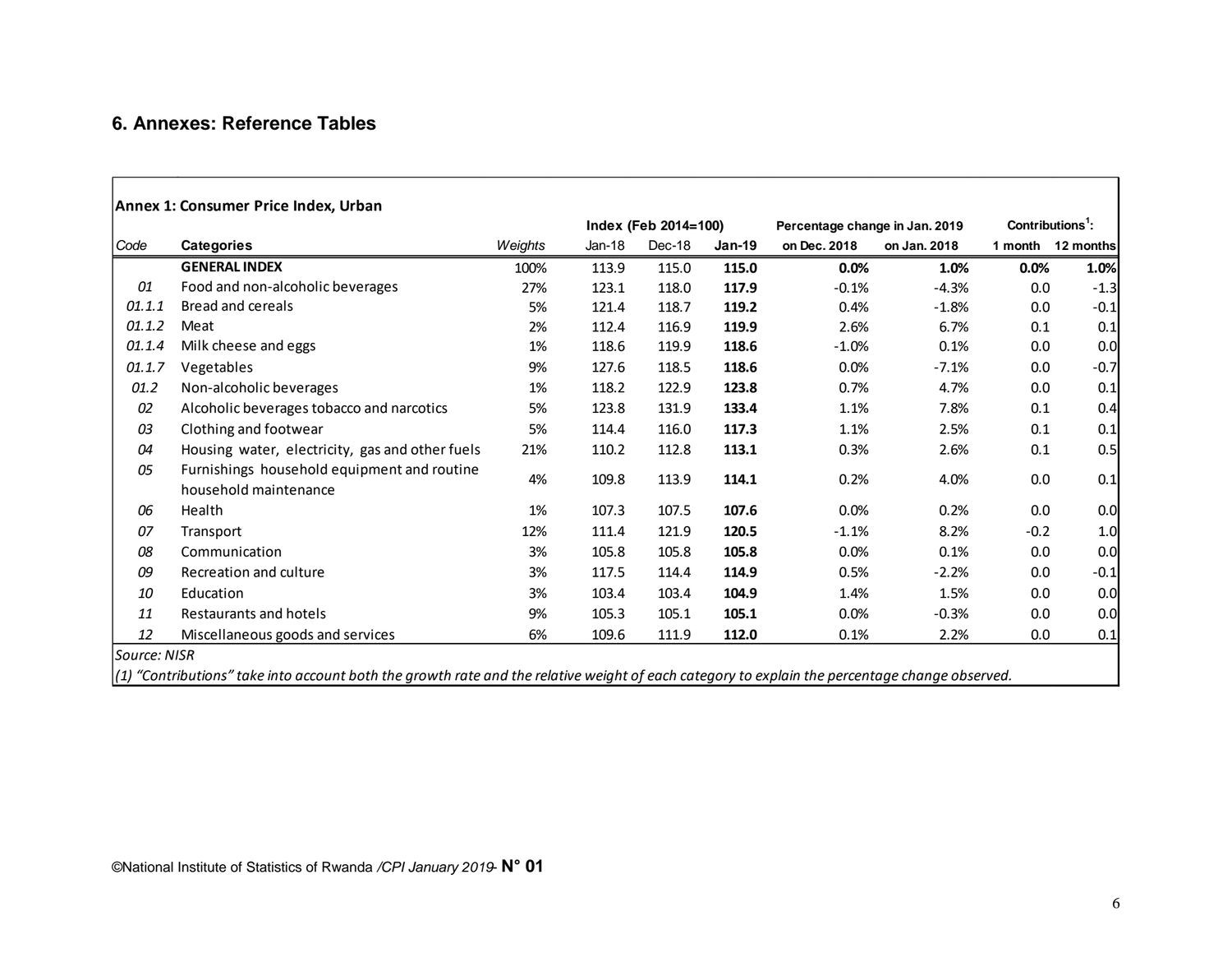|              | Annex 2: Consumer Price Index, Rural                                 |         |          |                      |          |                                |              |         |                              |
|--------------|----------------------------------------------------------------------|---------|----------|----------------------|----------|--------------------------------|--------------|---------|------------------------------|
|              |                                                                      |         |          | Index (Feb 2014=100) |          | Percentage change in Jan. 2019 |              |         | Contributions <sup>1</sup> : |
| Code         | <b>Categories</b>                                                    | Weights | $Jan-18$ | Dec-18               | $Jan-19$ | on Dec. 2018                   | on Jan. 2018 | 1 month | 12 months                    |
|              | <b>GENERAL INDEX</b>                                                 | 100%    | 120.4    | 119.9                | 119.9    | 0.0%                           | $-0.4%$      | 0.0%    | $-0.4%$                      |
| 01           | Food and non-alcoholic beverages                                     | 48%     | 125.6    | 116.4                | 115.6    | $-0.7\%$                       | $-7.9%$      | $-0.3$  | $-4.0$                       |
| 01.1.1       | Bread and cereals                                                    | 8%      | 130.4    | 123.0                | 124.4    | 1.2%                           | $-4.6%$      | 0.1     | $-0.4$                       |
| 01.1.2       | Meat                                                                 | 2%      | 117.7    | 121.4                | 121.4    | 0.1%                           | 3.2%         | 0.0     | 0.0                          |
| 01.1.4       | Milk cheese and eggs                                                 | 1%      | 111.0    | 116.6                | 116.5    | $-0.1%$                        | 5.0%         | 0.0     | 0.0                          |
| 01.1.7       | Vegetables                                                           | 26%     | 126.4    | 114.0                | 110.7    | $-2.9%$                        | $-12.5%$     | $-0.7$  | $-3.4$                       |
| 01.2         | Non-alcoholic beverages                                              | 1%      | 111.0    | 115.8                | 115.8    | 0.0%                           | 4.3%         | 0.0     | 0.0                          |
| 02           | Alcoholic beverages tobacco and narcotics                            | 8%      | 118.1    | 116.8                | 118.6    | 1.6%                           | 0.4%         | 0.1     | 0.0                          |
| 03           | Clothing and footwear                                                | 5%      | 111.7    | 116.0                | 117.9    | 1.7%                           | 5.6%         | 0.1     | 0.3                          |
| 04           | Housing water, electricity, gas and other fuels                      | 16%     | 112.6    | 128.9                | 129.2    | 0.2%                           | 14.8%        | 0.0     | 2.3                          |
| 05           | Furnishings household equipment and routine<br>household maintenance | 3%      | 107.5    | 108.9                | 109.6    | 0.7%                           | 2.0%         | 0.0     | 0.1                          |
| 06           | Health                                                               | 1%      | 105.7    | 105.4                | 105.0    | $-0.4%$                        | $-0.7%$      | 0.0     | 0.0                          |
| 07           | Transport                                                            | 4%      | 101.9    | 111.4                | 110.9    | $-0.4%$                        | 8.9%         | 0.0     | 0.3                          |
| 08           | Communication                                                        | 2%      | 100.0    | 100.0                | 100.0    | 0.0%                           | 0.0%         | 0.0     | 0.0                          |
| 09           | Recreation and culture                                               | 1%      | 107.5    | 109.2                | 121.7    | 11.4%                          | 13.2%        | 0.2     | 0.2                          |
| 10           | Education                                                            | 1%      | 170.6    | 170.6                | 175.2    | 2.7%                           | 2.7%         | 0.1     | 0.1                          |
| 11           | Restaurants and hotels                                               | 5%      | 114.3    | 116.1                | 115.2    | $-0.8%$                        | 0.9%         | 0.0     | 0.0                          |
| 12           | Miscellaneous goods and services                                     | 4%      | 103.3    | 111.2                | 106.7    | $-4.0%$                        | 3.3%         | $-0.2$  | 0.1                          |
| Source: NISR |                                                                      |         |          |                      |          |                                |              |         |                              |

*(1) "Contributions" take into account both the growth rate and the relative weight of each category to explain the percentage change observed.*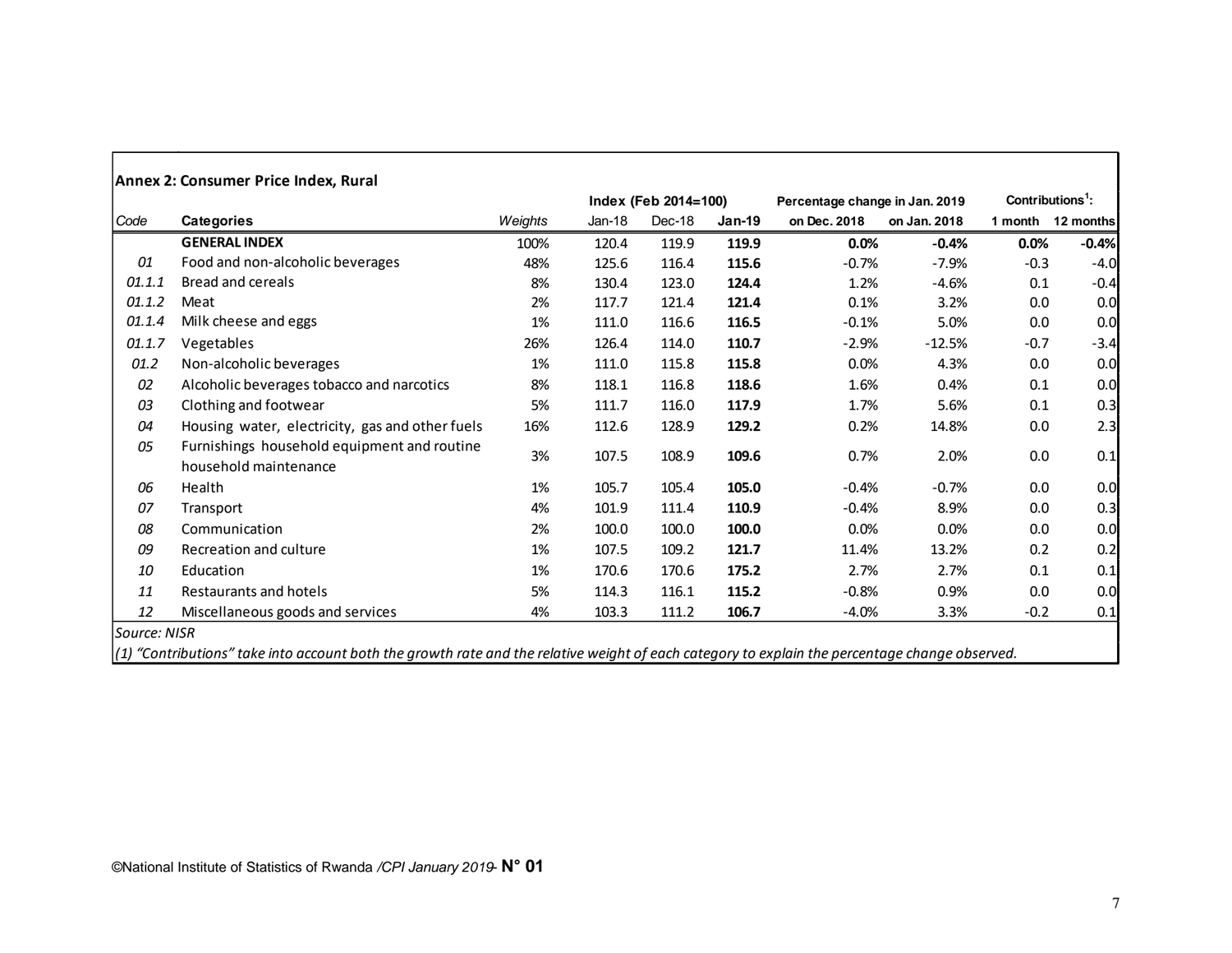|        |                                                                      |         |          | Index (Feb 2014=100) |          | Percentage change in Jan. 2019 | $Contributions1$ : |                   |        |
|--------|----------------------------------------------------------------------|---------|----------|----------------------|----------|--------------------------------|--------------------|-------------------|--------|
| Code   | <b>Categories</b>                                                    | Weights | $Jan-18$ | Dec-18               | $Jan-19$ | on Dec. 2018                   | on Jan. 2018       | 1 month 12 months |        |
| 00     | <b>GENERAL INDEX</b>                                                 | 100%    | 118.5    | 118.7                | 118.7    | $0.0\%$                        | 0.2%               | $0.0\%$           | 0.2%   |
| 01     | Food and non-alcoholic beverages                                     | 39%     | 125.8    | 117.8                | 117.2    | $-0.5%$                        | $-6.8%$            | $-0.2$            | $-2.8$ |
| 01.1.1 | Bread and cereals                                                    | 7%      | 128.5    | 122.7                | 123.9    | 0.9%                           | $-3.6%$            | 0.1               | $-0.3$ |
| 01.1.2 | Meat                                                                 | 2%      | 115.4    | 119.6                | 121.1    | 1.3%                           | 4.9%               | 0.0               | 0.1    |
| 01.1.4 | Milk cheese and eggs                                                 | 1%      | 114.6    | 118.0                | 117.3    | $-0.6%$                        | 2.4%               | 0.0               | 0.0    |
| 01.1.7 | Vegetables                                                           | 18%     | 126.9    | 115.1                | 112.6    | $-2.2%$                        | $-11.3%$           | $-0.4$            | $-2.2$ |
| 01.2   | Non-alcoholic beverages                                              | 1%      | 114.2    | 119.0                | 119.4    | 0.3%                           | 4.5%               | 0.0               | 0.0    |
| 02     | Alcoholic beverages tobacco and narcotics                            | 7%      | 119.6    | 121.2                | 122.9    | 1.4%                           | 2.7%               | 0.1               | 0.2    |
| 03     | Clothing and footwear                                                | 5%      | 112.8    | 115.9                | 117.5    | 1.4%                           | 4.2%               | 0.1               | 0.2    |
| 04     | Housing water, electricity, gas and other fuels                      | 18%     | 110.6    | 120.2                | 120.5    | 0.2%                           | 8.9%               | 0.0               | 1.5    |
| 05     | Furnishings household equipment and routine<br>household maintenance | 3%      | 108.4    | 111.0                | 111.6    | 0.5%                           | 2.9%               | 0.0               | 0.1    |
| 06     | Health                                                               | 1%      | 106.5    | 106.4                | 106.2    | $-0.2%$                        | $-0.3%$            | 0.0               | 0.0    |
| 07     | Transport                                                            | 8%      | 108.0    | 118.2                | 117.1    | $-0.9%$                        | 8.4%               | $-0.1$            | 0.6    |
| 08     | Communication                                                        | 2%      | 102.4    | 102.5                | 102.5    | $0.0\%$                        | $0.0\%$            | 0.0               | 0.0    |
| 09     | Recreation and culture                                               | 2%      | 113.4    | 112.1                | 117.4    | 4.7%                           | 3.6%               | 0.1               | 0.1    |
| 10     | Education                                                            | 2%      | 133.3    | 133.3                | 136.1    | 2.1%                           | 2.1%               | 0.0               | 0.0    |
| 11     | Restaurants and hotels                                               | 6%      | 109.8    | 110.4                | 110.0    | $-0.3%$                        | 0.2%               | 0.0               | 0.0    |
| 12     | Miscellaneous goods and services                                     | 5%      | 106.3    | 111.2                | 109.2    | $-1.8%$                        | 2.7%               | $-0.1$            | 0.1    |